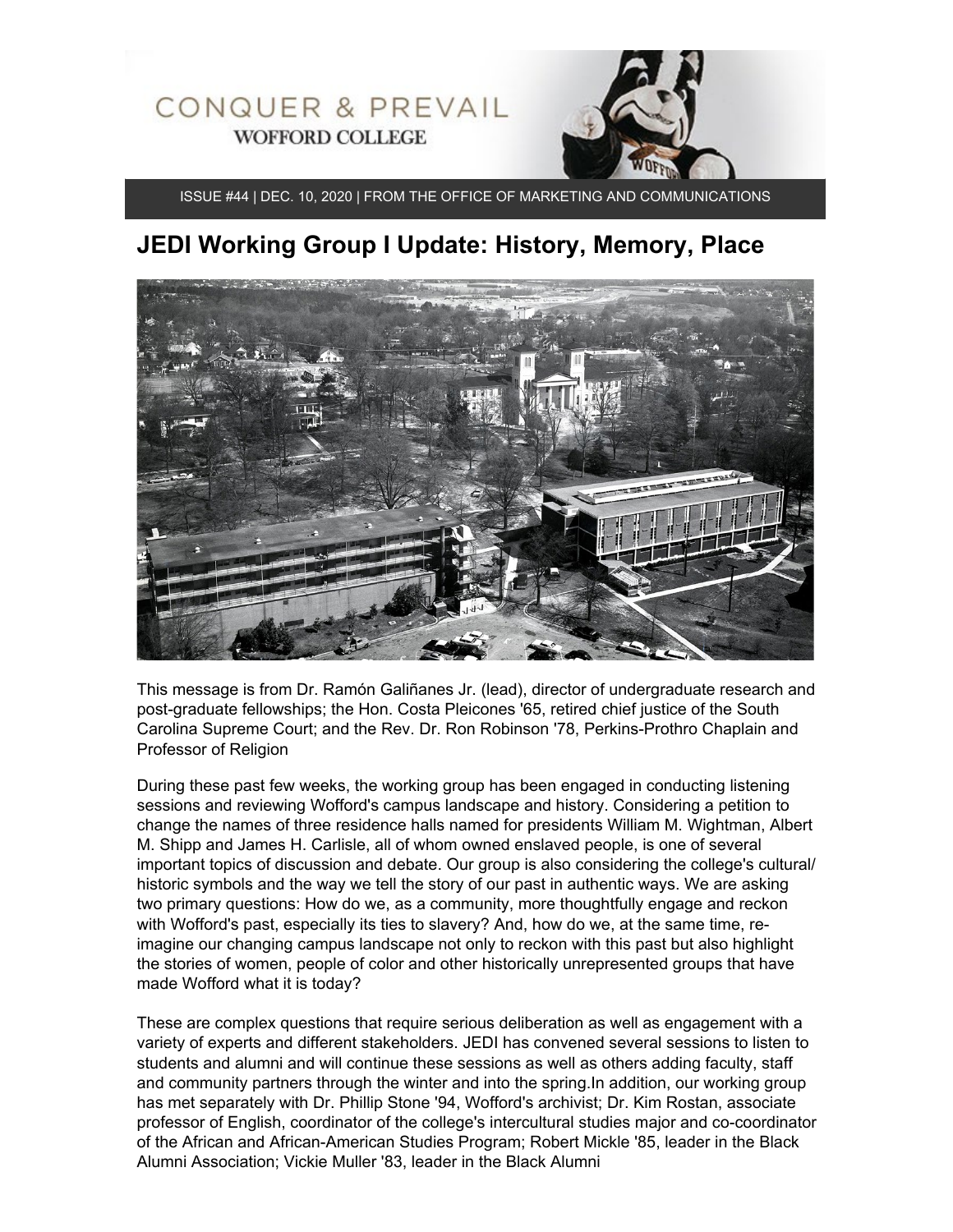Association; and Dr. Steve O'Neil, a professor at Furman University and the lead historian of the "Seeking Abraham Project." We also have plans to talk with Janice Means '73 and Gwendolyn Lawrence '73, two of the college's first African-American women graduates; Dr. Dwain Pruitt '95, professor and an assistant dean at the University of Louisville, who did research as a student on college and Spartanburg history; and Wofford presidents emeritus Dr. Joe Lesesne and Dr. Bernie Dunlap.

All of these people and perspectives will help inform our research and recommendations as we prepare to present to the Wofford College Board of Trustees during the February and May 2021 meetings.

For more information about the Strategic Vision for Justice, Equity, Diversity and Inclusion, visit **[Wofford.edu/strategicvision](https://www.wofford.edu/about/strategic-vision)**.



## **Wofford's James-Atkins Fund**

Wofford College has a student-managed investment fund that allows undergraduates to learn about investing in the real world while witnessing real-time results. The college's James-Atkins Fund is one of approximately 40 student-managed funds associated with a U.S. college or university.

Maggie Adcock '21, a finance major from Vestavia, Alabama, is the James-Atkins Fund's managing partner. She discussed the fund with South Carolina Business Review. The interview describes the experience the fund's 22 members receive and how profits are distributed through microloans to entrepreneurs in the Dominican Republic and Haiti.

#### **[Listen to the interview](https://www.southcarolinapublicradio.org/post/sc-student-investment-club-helping-developing-world-entrepreneurs)**.

The 13-year-old fund was established by and later enhanced by R. Michael James '73 and Robert D. (Robby) Atkins '65.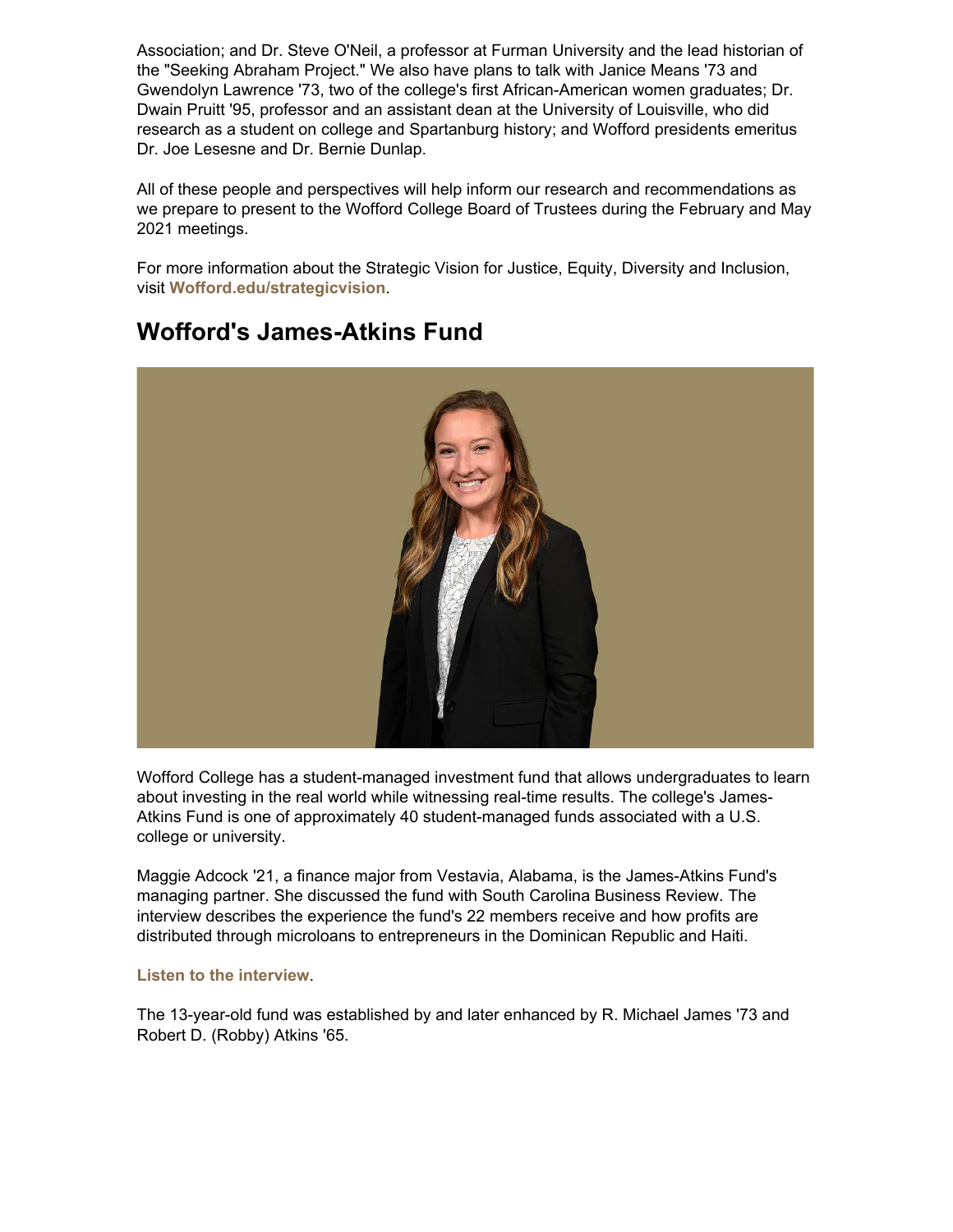### **Rex Maynard Award**



The South Carolina Tennis Association recently named an award presented to the state's top junior player after Wofford alum Rex Maynard '69, a dedicated United States Tennis Association volunteer and a member of the Southern Tennis Hall of Fame and the S.C. Tennis Hall of Fame.

The inaugural recipient of the award is Wofford men's tennis player Ashe Ray '24 from Spartanburg. The video above has Ray accepting the award.

# **Holiday Blues and Unexpected Gifts**



By Kellie N. Buckner, Ed.S., LMFT Wellness Center Counselor

The holiday season often conjures up images of smiling faces, cozy settings and all the